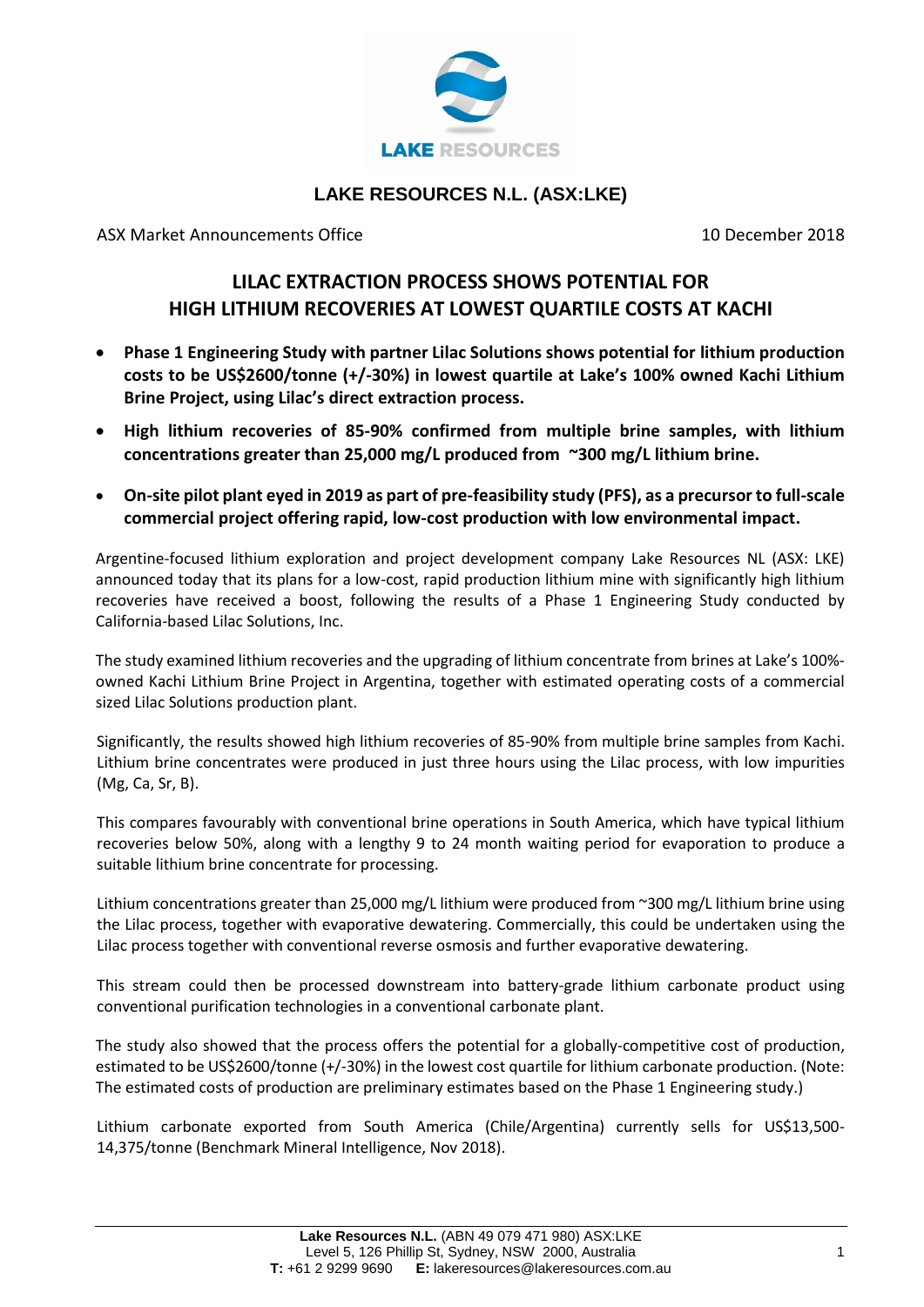

Welcoming the results, Lake's Managing Director, Steve Promnitz said they supported the Company's plans for the rapid development of a new mine, tapping into growing global demand for lithium on the back of the world's clean energy revolution in car and battery technology.

"Lilac's proprietary extraction process could put Lake ahead of rival projects in terms of cost and recovery rate, giving Kachi a significant boost in terms of profitability, as well as minimising its environmental impact," Mr Promnitz said.

"Increased grade through the enhancement process indicates that a 300 mg/L lithium brine could produce lithium carbonate or lithium chloride products. We look forward to further advancing this research as part of the upcoming PFS for Kachi."

The positive study follows Lake's milestone announcement on 27 November 2018 estimating Kachi's maiden Indicated and Inferred Resource of 4.4 Mt LCE (Indicated 1.0Mt and Inferred 3.4Mt) within an Exploration Target of 8-17Mt LCE, covering some 69,000 hectares over almost an entire lithium-bearing salt lake in Catamarca Province.

(Note: The potential quantity of the Exploration Target is conceptual in nature. There has been insufficient exploration to estimate this Exploration Target as a Mineral Resource and it is uncertain if further exploration will result in the estimation of additional Mineral Resources.)

### **Pilot plant**

Lilac has performed testing on multiple Kachi brine samples with grades of  $\sim$  300 mg/L lithium, and used that information to develop a flowsheet for producing 25,000 tonnes per year of lithium carbonate with an expected overall lithium recovery of approximately 85-90%.

As a result, Lilac is in the process of providing a detailed proposal for an on-site pilot plant in 2019 as part of a PFS (Lake is also assessing conventional methods), with such a plant being a precursor to a full-scale commercial project.

The planned approach is to produce a concentrate of purified lithium brine on site and then convert to lithium carbonate at a location with more established infrastructure and workforce. Most reagents are easily sourced locally, except for proprietary reagents.

Lilac's extraction technology also offers the potential for reduced environmental impact compared to traditional processes used in Argentina, due to the removal of evaporation ponds. In addition, the remaining brine would be reinjected into the aquifer from which it is sourced without significantly affecting the water quality, thereby preserving an aqueous resource in an arid environment.

"Combining Lake's scale and project experience with Lilac's technology and process expertise is expected to enable a rapid path to low cost commercial production of lithium carbonate from the Kachi resource," Mr Promnitz added.

"Together with our other lithium projects in Argentina, Lake is in position for major advances in 2019, generating potential new jobs for the local community and wealth for shareholders."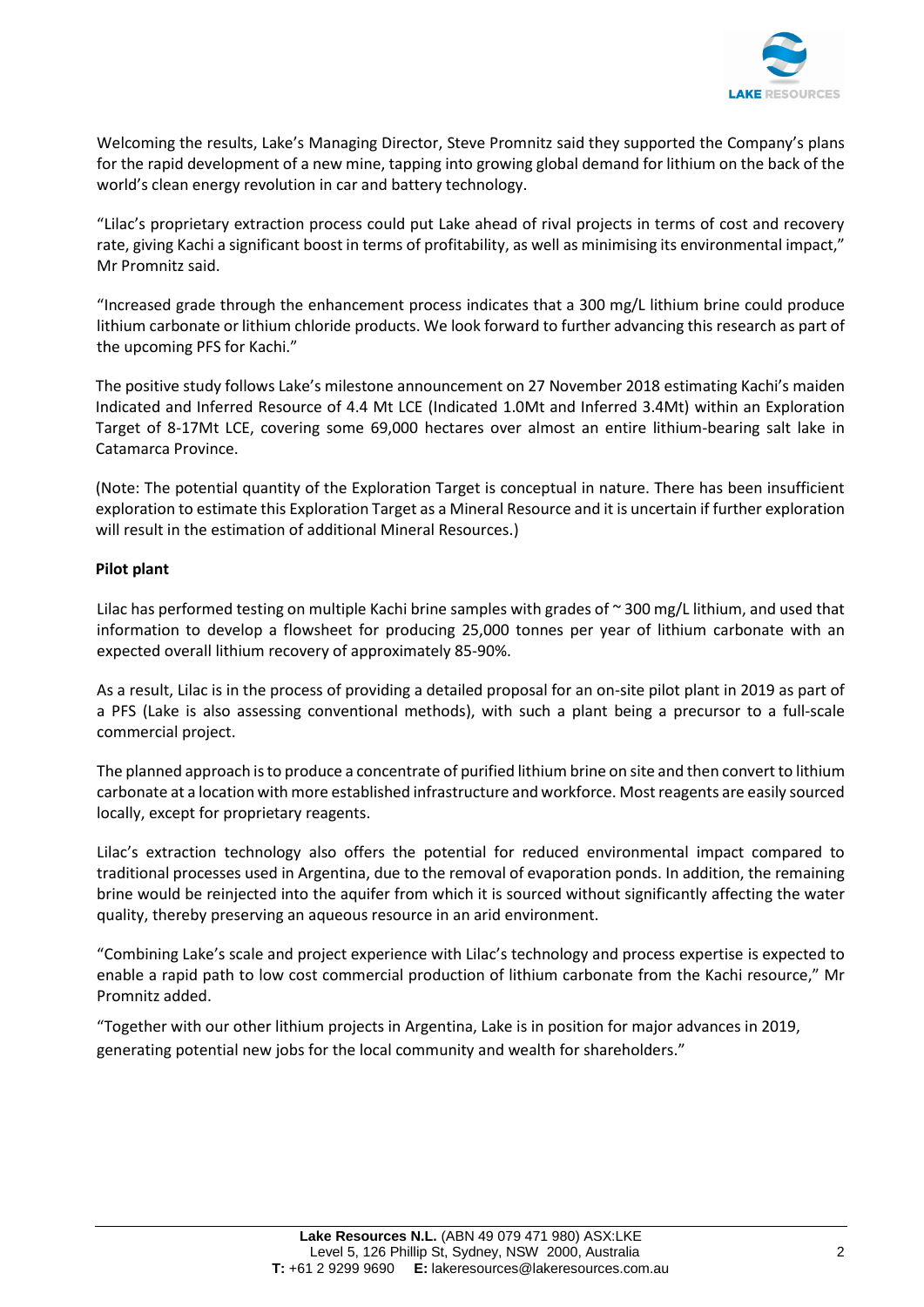



**Figure 1. Conventional process for lithium extraction of brines from evaporation ponds (left) versus Lilac's innovative Ion Exchange method (right), which promises high recoveries in a few hours versus 9-24 months using the traditional method of evaporation to concentrate the lithium. Lilac's method allows for the reinjection of brines into the aquifer from where it is sourced, without significantly adjusting the water quality.**



**Figure 2. Global Lithium Cost Curve Estimate - Kachi Lithium Project using Lilac method would place operating costs in lowest quartile. Graph showing SQM and ALB from the Salar de Atacama does not include CORFO royalty structure increasing costs to ~US\$6,000-10,000/tonne.** *Source: Roskill, Global Lithium LLC, Neo-Lithium Corp.*

**For further information please contact: Steve Promnitz Follow Lake Resources on Twitter: Managing Director [https://twitter.com/Lake\\_Resources](https://twitter.com/Lake_Resources) +61 2 9188 7864** [steve@lakeresources.com.au](mailto:steve@lakeresources.com.au) [http://www.lakeresources.com.au](http://www.lakeresources.com.au/)

**Released through:** Ben Jarvis, Six Degrees Investor Relations: +61 (0) 413 150 448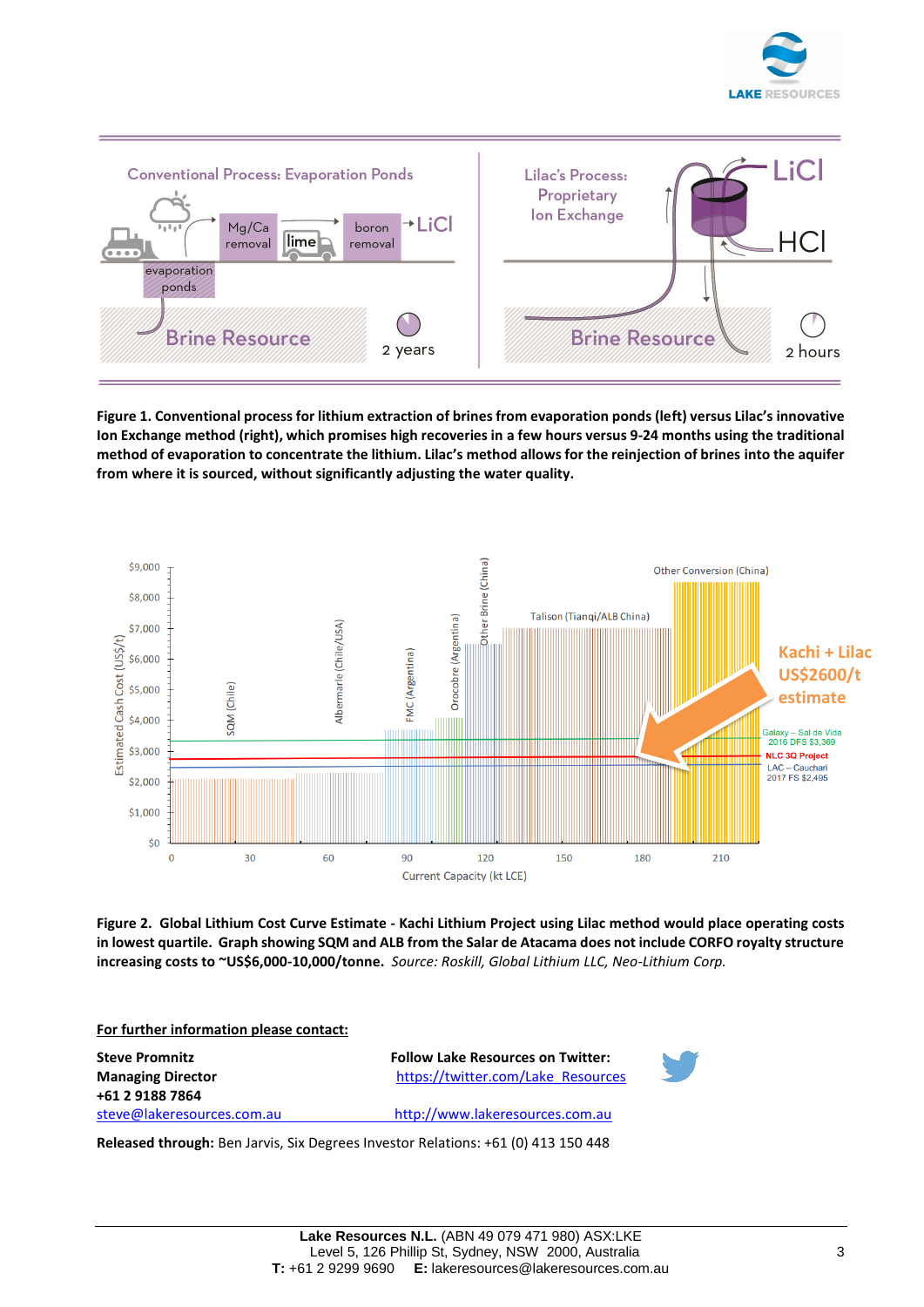

**BOLIVIA** 

670000

660000



# Large Resource -4.4 Mt LCF

Large salt lake 20km x 15km Previously untested - now 15 drill holes 69,000 Ha mining leases & 100% Lake Indicated Resource 1.0Mt LCE 290mg/L Inferred Resource 3.4Mt LCE 210mg/L

Good chemistry, low impurities

Low Li/Mg ratio 3.8-4.6

~320mg/L lithium (250-320mg/L)



650000

 $-67.5$ 

**Figure 3. Kachi Lithium Project showing drilling locations, average lithium concentrations for each drill hole, the Exploration Target and the area of the Indicated Resource.**

640000

### **About Lake Resources NL (ASX:LKE)**

Results:

Lake Resources NL (ASX:LKE, Lake) is a lithium exploration and development company focused on developing its three lithium brine projects and hard rock project in Argentina, all owned 100%. The leases are in a prime location among the lithium sector's largest players within the Lithium Triangle, where half of the world's lithium is produced. Lake holds one of the largest lithium tenement packages in Argentina (~200,000Ha) secured in 2016 prior to a significant 'rush' by major companies. The large holdings provide the potential to provide consistent security of supply demanded by battery makers and electric vehicle manufacturers.

The Kachi project covers 69,000 ha over a salt lake south of FMC's lithium operation and near Albemarle's Antofalla project in Catamarca Province. Drilling at Kachi has confirmed a large lithium brine bearing basin over 20km long, 15km wide and 400m to 800m deep. Drilling over Kachi (currently 16 drill holes, 3100m) has produced a maiden indicated and inferred resource of 4.4 Mt LCE (Indicated 1.0Mt and Inferred 3.4Mt) within a 8-17 Mt LCE exploration target (refer ASX announcement 27 November 2018).

A direct extraction technique is being tested in partnership with Lilac Solutions, which has shown 80-90% recoveries and lithium brine concentrations in excess of 3000 mg/L lithium and is planned to be trialled on site in tandem with conventional methods as part of a PFS to follow the resource statement. Scope exists to unlock considerable value through partnerships and corporate deals in the near term.

The Olaroz-Cauchari and Paso brine projects are located adjacent to major world class brine projects either in production or being developed in the highly prospective Jujuy Province. The Olaroz-Cauchari project is located in the same basin as Orocobre's Olaroz lithium production and adjoins Ganfeng Lithium/Lithium Americas Cauchari project, with high grade lithium (600 mg/L) with high flow rates drilled immediately across the lease boundary.

Two drill rigs are currently drilling at Cauchari with results anticipated to extend the proven resources in adjoining properties into LKE's area with results anticipated from November into December 2018. This will be followed by drilling extensions to the Olaroz area in LKE's 100% owned Olaroz leases.

Significant corporate transactions continue in adjacent leases with development of Ganfeng Lithium/Lithium Americas Cauchari project with Ganfeng announcing a US\$237 million for 37% of the Cauchari project previously held by SQM. Nearby projects of Lithium X were acquired via a takeover offer of C\$265 million completed March 2018. The northern half of Galaxy's Sal de Vida resource was purchased for US\$280 million by POSCO in June 2018. These transactions imply an acquisition cost of US\$55-110 million per 1 million tonnes of lithium carbonate equivalent (LCE) in resources.

The demand for lithium continues to be strong for lithium ion batteries in electric vehicles, according to recent data from the leading independent battery minerals consultant, Benchmark Mineral Intelligence. Supply continues to be constrained suggesting good opportunities for upstream lithium companies.

For more information on Lake, please visi[t http://www.lakeresources.com.au/home/](http://www.lakeresources.com.au/home/)